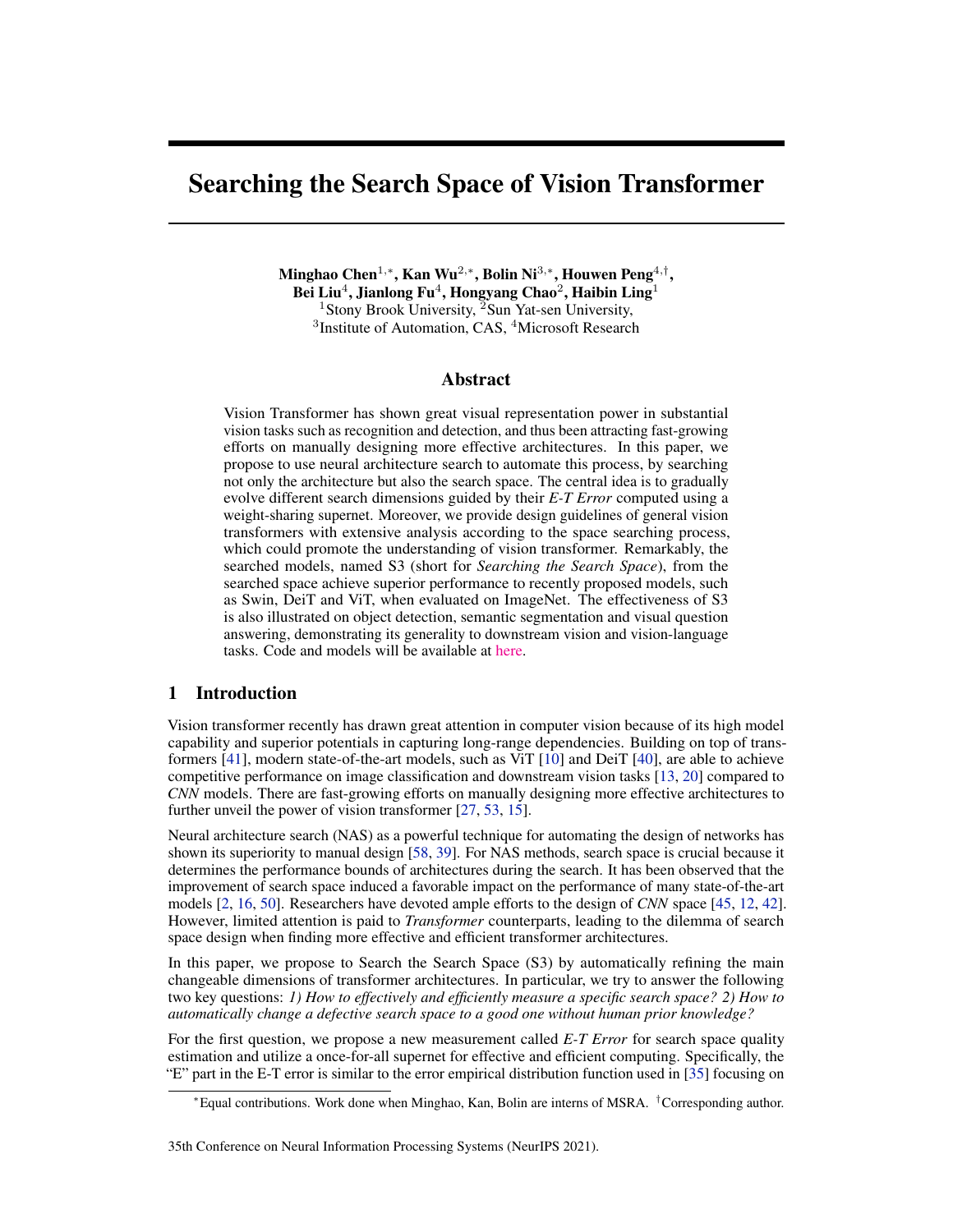<span id="page-1-3"></span><span id="page-1-0"></span>

Figure 1: Left: The pipeline of searching the search space. Right: The general vision transformer architecture explored in this paper.

the overall quality, while the "T" part considers the quality of top-tier architectures in a search space. In contrast to [\[35\]](#page-10-3) that trains each subnet for only a few epochs, we train a once-for-all supernet with AutoFormer [\[6\]](#page-9-6) to obtain a large amount of well-trained subnets, providing a more reliable proxy for performance estimation.

For the second question, as shown in Fig. [1](#page-1-0) we decompose the search space by multiple dimensions, including depth, embedding dimension, MLP ratio, window size, number of heads and  $Q$ -K-V dimension, and progressively evolve each dimension to compose a better space. Particularly, we use linear parameterization to model the tendencies of different dimensions so as to guide the search.

In addition, we analyze the search process of search space and provide some interesting observations and design guidelines: 1) The third stage is the most important one and increasing its number of blocks leads to performance improvement. 2) Shallow layers should use a small window size while deep layers should use a large window size. 3) MLP ratio is better to be progressively increased along with network depth. 4)  $Q$ -K-V dimension could be smaller than the embedding dimension without performance drop. We hope these observations will help both the manual design of vision transformer and the space design for automatic search.

In summary, we make the following contributions:

- We propose a new scheme, *i.e.* S3, to automate the design of search space for vision transformer. We also present a new pipeline for vision transformer search with minimal human interactions. Moreover, we provide analysis and guidelines on vision transformer architecture design, which might be helpful for future architecture search and design.
- The experiments on ImageNet verify the proposed automatic search space design method can improve the effectiveness of design space, thus boosting the performance of searched architectures. The discovered models achieve superior performance compared to the recent ViT [\[10\]](#page-9-0) and Swin [\[27\]](#page-10-1) transformer families under aligned settings. Moreover, the experiments on downstream vision and vision-language tasks, such as object detection, semantic segmentation and visual question answering, demonstrate the generality of the method.

## 2 Approach

#### <span id="page-1-2"></span>2.1 Problem Formulation

Most of existing NAS methods can be formulated as a constrained optimization problem as:

<span id="page-1-1"></span>
$$
\alpha_{\mathcal{A}}^* = \underset{\alpha \in \mathcal{A}}{\arg \min} \mathcal{L}(W_{\alpha}^*; \mathcal{D}_{\text{val}}) \quad s.t. \quad W_{\alpha}^* = \underset{W_{\alpha}}{\arg \min} \mathcal{L}(W_{\alpha}; \mathcal{D}_{\text{train}}), \quad g(\alpha) < c,\tag{1}
$$

where  $W_{\alpha}$  is the weights of the network architecture  $\alpha$ , A is a predefined search space,  $\mathcal{L}(\cdot)$  is the loss function,  $\mathcal{D}_{\text{train}}$  and  $\mathcal{D}_{\text{val}}$  represent train and validation datasets respectively,  $g(\cdot)$  denotes a function calculating resource consumption of a model while  $c$  denotes a given resource constraint.

Ideally, the search space A is an infinite space  $\Omega$  that contains all possible architectures. In practice, A is usually a small subspace of  $\Omega$  due to limited computation resource. In this paper, we break the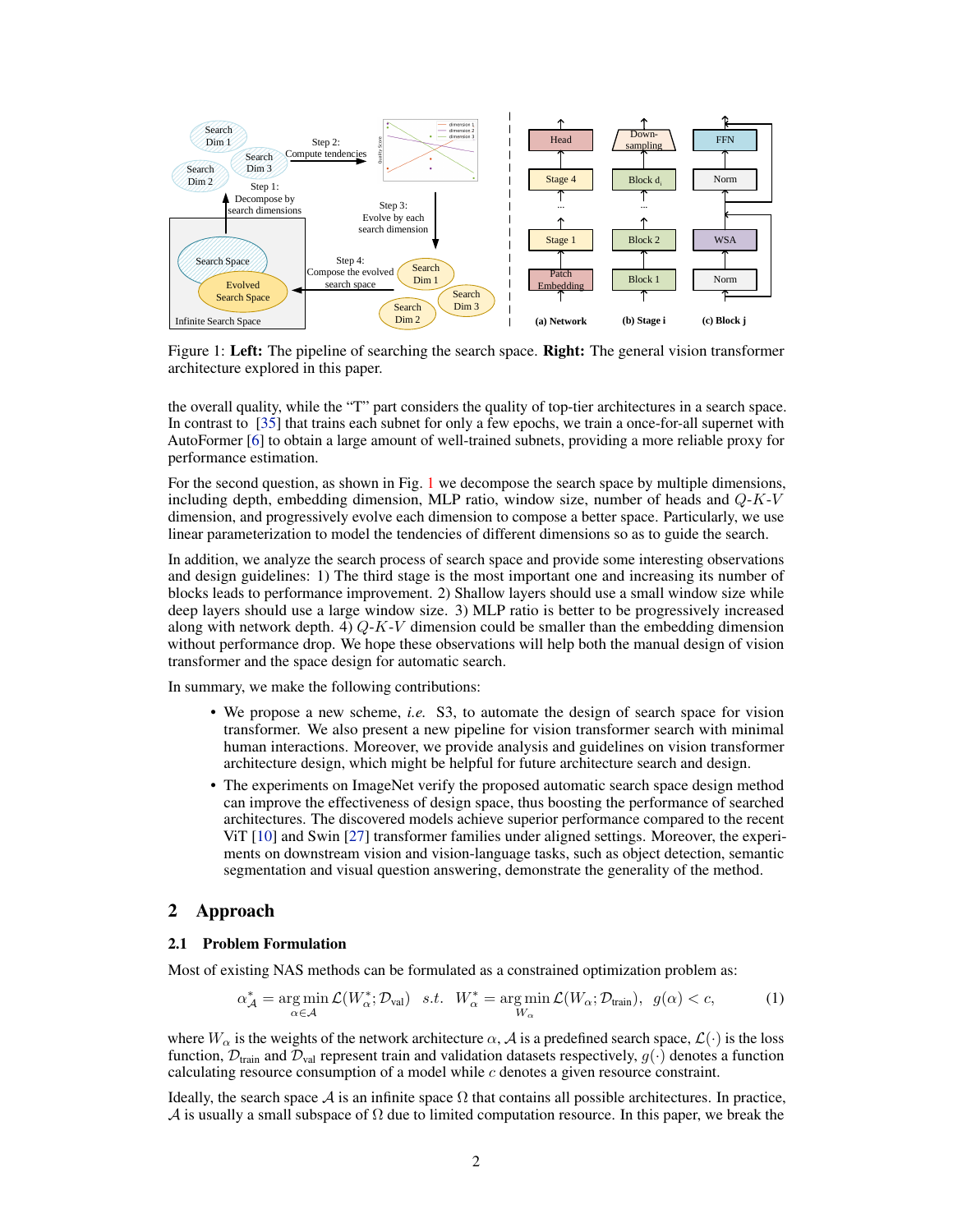<span id="page-2-3"></span>convention of searching in a fixed space by considering the architecture search together with the search space design. More concretely, we decouple the constrained optimization problem of Eq. [\(1\)](#page-1-1) into three separate steps:

*Step 1.* Searching for an optimal search space under a specific constraint:

$$
\mathcal{A}^* = \min_{\mathcal{A} \subset \Omega} \mathcal{Q}(\mathcal{A}; \mathcal{D}_{\text{val}}) \quad s.t. \ |\mathcal{A}| \le M,
$$
 (2)

where  $Q$  is a measurement of search space to be elaborated in Sec. [2.3,](#page-2-0) and M represents the maximum search space size.

*Step 2.* Following one-shot NAS [\[12,](#page-9-5) [34\]](#page-10-4), we encode the search space into a supernet and optimize its weights. This is formulated as solving the following problem:

$$
W_{\mathcal{A}^*}^* = \underset{W}{\text{arg min}} \mathbb{E}_{\alpha \in \mathcal{A}^*} [\mathcal{L}(W_{\alpha}; \mathcal{D}_{\text{train}})], \tag{3}
$$

where W is the weights of the supernet,  $W_{\alpha}$  is the weights in W specified by the architecture  $\alpha$ .

*Step 3.* After obtaining the well-trained supernet, we search for the optimal architecture via ranking the performance using the learned weights, which is formulated as:

$$
\alpha_{\mathcal{A}^*}^* = \underset{\alpha \in \mathcal{A}^*}{\arg \min} \mathcal{L}(W_{\alpha}^*; \mathcal{D}_{\text{val}}), \ \ s.t. \ \ g(\alpha) < c,\tag{4}
$$

where  $W^*_{\alpha}$  is the weights of architecture  $\alpha$  inherited from  $W^*_{\mathcal{A}^*}.$ 

#### <span id="page-2-2"></span>2.2 Basic Search Space

We set up the general architectures of vision transformer by following the settings in ViT [\[10\]](#page-9-0) and Swin-T [\[27\]](#page-10-1) as shown in Fig. [1](#page-1-0) (right). To be specific, given an input image, we uniformly split it into non-overlap patches. Those patches are linearly projected to vectors named patch embeddings. The embeddings are then fed into the transformer encoder, which performs most of the computation. At last, a fully connected layer is adopted for classification.

The transformer encoder consists of four sequential stages with progressively reduced input resolutions. Each stage contains blocks with the same embedding dimension. Therefore, stage  $i$  has two search dimensions: the number of blocks  $d_i$  and embedding dimension  $h_i$ . Each block contains a window-based multi-head self-attention (WSA) module and a feed-forward network (FFN) module. We do not force the blocks in one stage to be identical. Instead, block  $j$  in the  $i^{th}$  stage have several search dimensions including window size  $w_j^i$ , number of heads  $n_j^i$ , MLP ratio  $m_i$ , Q-K-V embedding dimension  $q_j^i$ .

#### <span id="page-2-0"></span>2.3 Searching the Search Space

*Space Quality Evaluation.* For a given space A, we propose to use *E-T Error*, denoted as  $Q(\mathcal{A})$ , for evaluating its quality. It is the average of two parts: expected error rate  $Q_e(A)$  and top-tier error  $\mathcal{Q}_t(\mathcal{A})$ . For a given space A, the definition of  $\mathcal{Q}_e(\mathcal{A})$  is given as:

<span id="page-2-1"></span>
$$
\mathcal{Q}_e(\mathcal{A}) = \mathbb{E}_{\alpha \in \mathcal{A}, g(\alpha) < c} [e_\alpha],\tag{5}
$$

where  $e_{\alpha}$  is the top-1 error rate of architecture  $\alpha$  evaluated on ImageNet validation set,  $g(\cdot)$  is the computation cost function and  $c$  is the computation resource constraint. It measures the overall quality of a search space. In practice, we use the average error rate of  $N$  randomly sampled architectures to approximate the expectation term. The top-tier error  $\mathcal{Q}_t(\mathcal{A})$  is the average error rate of top 50 candidates under resource constraints, representing the performance upper bound of the search space.

*Once-for-all Supernet.* In constrast to RegNet [\[35\]](#page-10-3) that trains hundreds of models with only a few epochs (∼10) and uses their errors as a performance proxy of the fully trained networks, we encode the search space into a supernet and optimize it similar to AutoFormer [\[6\]](#page-9-6). Under such training protocol, we are able to train an once-for-all transformer supernet that serves as a reliable and efficient performance indicator.

*Searching the Search Space.* The search of search space mainly contains two iterative steps: 1) supernet optimization and 2) space evolution.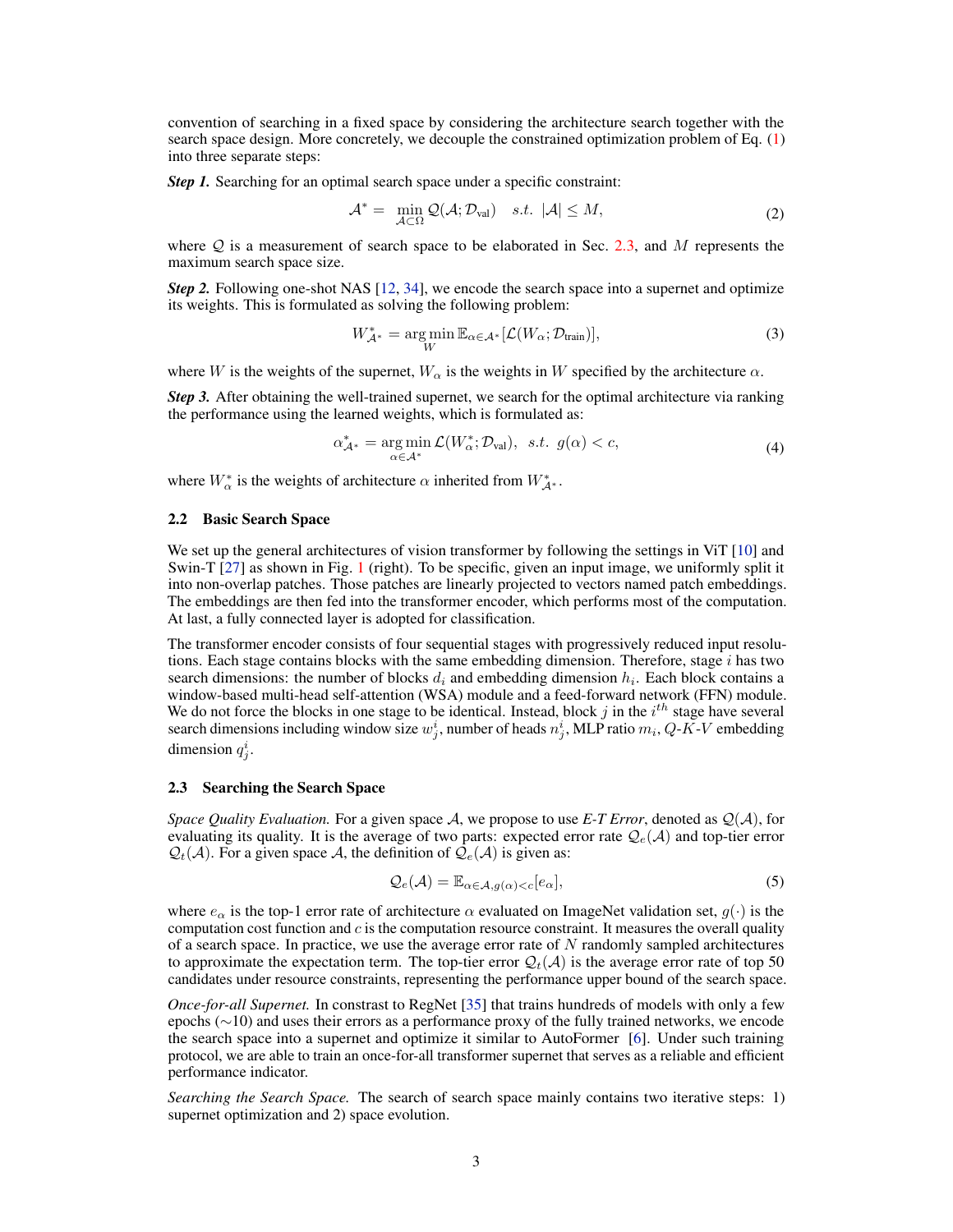<span id="page-3-2"></span><span id="page-3-1"></span>Algorithm 1 Searching the Search Space

**Input:** Infinite search space  $\Omega$ , max iteration T, threshold  $\tau$  for subspace evolved, the subspaces  $S^{(0)}_1,\cdots,S^{(0)}_D,$  evolve steps for subspaces  $\gamma_1,\cdots,\gamma_D$ Output: The most promising search space  $A^*$ 1: Initialize a search space  $A^{(0)}$  from  $\Omega$  with minimal prior human knowledge 2: while  $t \in [0, 1, \cdots, T]$  do 3: Optimize the weights  $W_A^{(t)}$  of supernet corresponding to the space  $A^{(t)}$ 4: Randomly sample  $N$  architectures from the well converged supernet 5: **for** space  $S_i^{(t)}$  in  $S_1^{(t)}, \cdots, S_D^{(t)}$  **do** 6: Get the subspace  $\{\alpha | \alpha \in \mathcal{A}^{(t)} \cap \alpha_i = v_l^{(t)}\}$  $\binom{t}{l}$  for each choice  $v_l^{(t)} \in S_i^{(t)}$ , where  $\alpha_i$  is the  $i^{th}$  dimension value of the architecture  $\alpha$ 7: Calculate the *E-T Error* of each subspace according to Eq. [\(5\)](#page-2-1) 8: Evolve the subspace and get  $S_{D_i}^{(t+1)}$  according to Eq. [\(8\)](#page-3-0) 9: end for  $(1, 1)$   $(1, 1)$ 10:  $\mathcal{A}^* = \mathcal{A}^{(t+1)} = S_1^{(t+1)} \times S_2^{(t+1)} \times \cdots \times S_D^{(t+1)}$ D 11: end while

**Step 1.** For the search space  $A^{(t)}$  of  $t^{th}$  iteration, we encode it into a supernet. We adopt sandwich training [\[52\]](#page-11-7) to optimize the weights of supernet, *i.e.*, sampling the largest, the smallest, and two middle models for each iteration and fusing their gradients to update the supernet. Notably, we do not use inplace-distill since it leads to collapse for transformer training.

**Step 2.** We first decompose the search space  $A^{(t)}$  by the search dimensions, defined in Sec [.2.2,](#page-2-2) and four stages. Denote their corresponding subspaces as  $S_1^{(t)}, S_2^{(t)}, \cdots, S_D^{(t)}$ , where D is the product of the number of stage and the number of search dimensions. The search space  $A^{(t)}$  now can be expressed as the Cartesian product of all search spaces:

$$
\mathcal{A}^{(t)} = S_1^{(t)} \times S_2^{(t)} \times \dots \times S_D^{(t)},\tag{6}
$$

Then the search space  $A^{(t)}$  could be evolved to a better one  $A^{(t+1)}$ , with the update of  $S_i^{(t)}$ . Particularly, For a certain subspace  $S_i^{(t)}$ , we first get the subspace  $\{\alpha|\alpha \in \mathcal{A}^{(t)} \cap \alpha_i = v_l^{(t)}\}$  $\binom{t}{l}$  for each choice  $v_l^{(t)} \in S_i^{(t)}$ , where  $\alpha_i$  is the  $i^{th}$  dimension value of the architecture  $\alpha$ . Then we compute the E-T Errors of the subspaces. We hypothesize there is a strong correlation between the continuous choices and the E-T Error in most cases, so we fit a linear function to estimate its tendency for simplification:

$$
y = wx + b,\tag{7}
$$

where  $\mathbf{x} \in \mathbb{R}$  is the choices in  $S_i^{(t)}$ , and  $\mathbf{y} \in \mathbb{R}$  is the corresponding E-T Error. w and b are both scalar parameters. Then the new subspace  $S_i^{(t+1)}$  is given as:

<span id="page-3-0"></span>
$$
S_i^{(t+1)} = \left\{ v_j^{(t)} - \left\lfloor \frac{w}{\tau} \right\rfloor \gamma_i \middle| v_j^{(t)} \in S_i^{(t)} \right\},\tag{8}
$$

where  $\tau$  is the threshold for search space evolving,  $\gamma_i$  is the steps for search dimension  $S_i$ . Note that we remove the choices if they become less than zero. The detailed algorithm is also shown in Alg. [1.](#page-3-1)

#### 2.4 Searching in the Searched Space

Once the space search is done, we perform neural architecture search over the searched space. The search pipeline contains two sequential steps: 1) supernet training without resource constraints, and 2) evolution search under resource constraints.

The *supernet training* follows the same train recipe in space search. Similar to AutoFormer [\[6\]](#page-9-6) and BigNas [\[52\]](#page-11-7), the maximal, minimal subnets and several random architectures are sampled randomly from the evolved search space in each iteration and their corresponding weights are updated. We provide more details in Sec. [4.1.](#page-5-0) The *evolution search* process follows the similar setting in SPOS [\[12\]](#page-9-5). Our objective in this paper is to maximize the classification accuracy while minimizing the model size and FLOPs. Notably, vision transformer does not include any Batch Normalization [\[19\]](#page-10-5),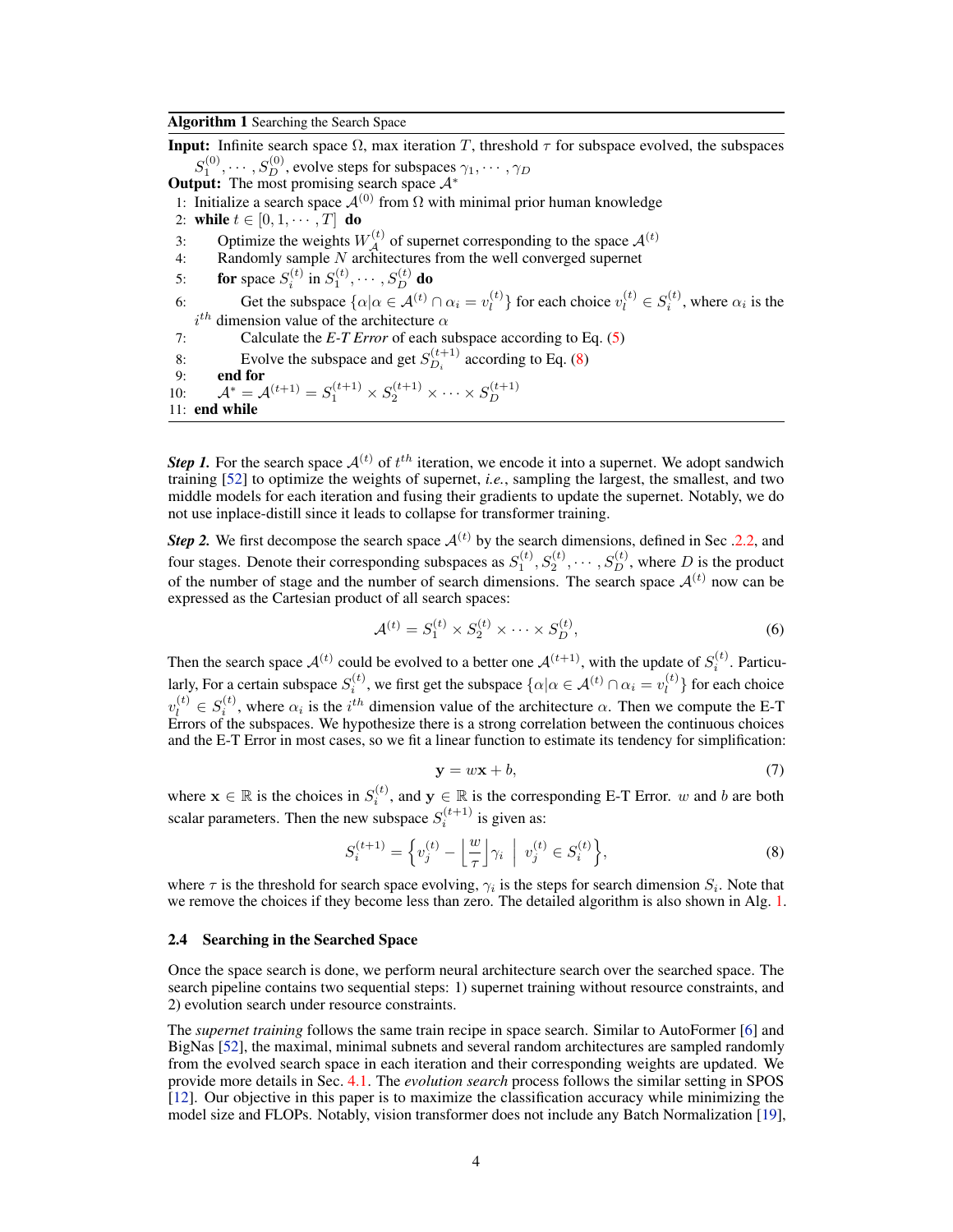<span id="page-4-2"></span><span id="page-4-0"></span>

Figure 2: Visualization of space search process. Columns and rows represent different stages and search dimensions. The dots in each sub-figure means the choices of that search dimension. We plot addition lines for better viewing the change tendency of dimensions.

<span id="page-4-1"></span>

Figure 3: The left 4 subplots present the empirical distribution function of different stages of the searched space focusing on the number of blocks. The rightest is the top-tier error of different stages.

hence the evolution process is much faster than CNN. We provide more details in the supplementary materials.

## 3 Analysis and Discussion

In this section we provide analysis and discussion according to the space searching process. We hope that our observations can shed lights on both manual design of vision transformer architecture and the search space design for NAS methods. To minimize the prior knowledge used in search space design, we initialize the search space by setting a same search space for different stages. We provide the detailed search space and its evolution process in Fig. [2.](#page-4-0) Fig. [3](#page-4-1) shows a direct illustration of space quality of the searched space focusing on the number of blocks.

*The third stage is most important and increasing blocks in the third stage leads to better performance.* As shown in the first row of Fig. [2,](#page-4-0) the blocks of stage 3 is constantly increasing from step 0 to step 2. We also observe that there are more blocks in stage 3 in some famous CNN networks, such as ResNet [\[14\]](#page-9-7), EfficientNet [\[39\]](#page-10-2), which share the same architecture characteristics with our finding in transformers. As a result, it seems that the third stage is the most important one. On the other hand, contrary to stage 3, the number of blocks decrease in stage 1,2,4 showing that these stages should include fewer layers.

*Shallow layers should use a small window size while deep layers should use a larger one.* As shown in the last row of Fig. [2,](#page-4-0) with the search steps increasing, the window size space decreases in stage 1 while increases in stage 3. It shows that shallow layers tend to have smaller window size while deep layers tend to have larger one. We assume that transformers increase focusing region with deeper layers. To verify this, we visualize the attention maps (top row in Fig. [4](#page-5-1) (b,c) ) in different layers and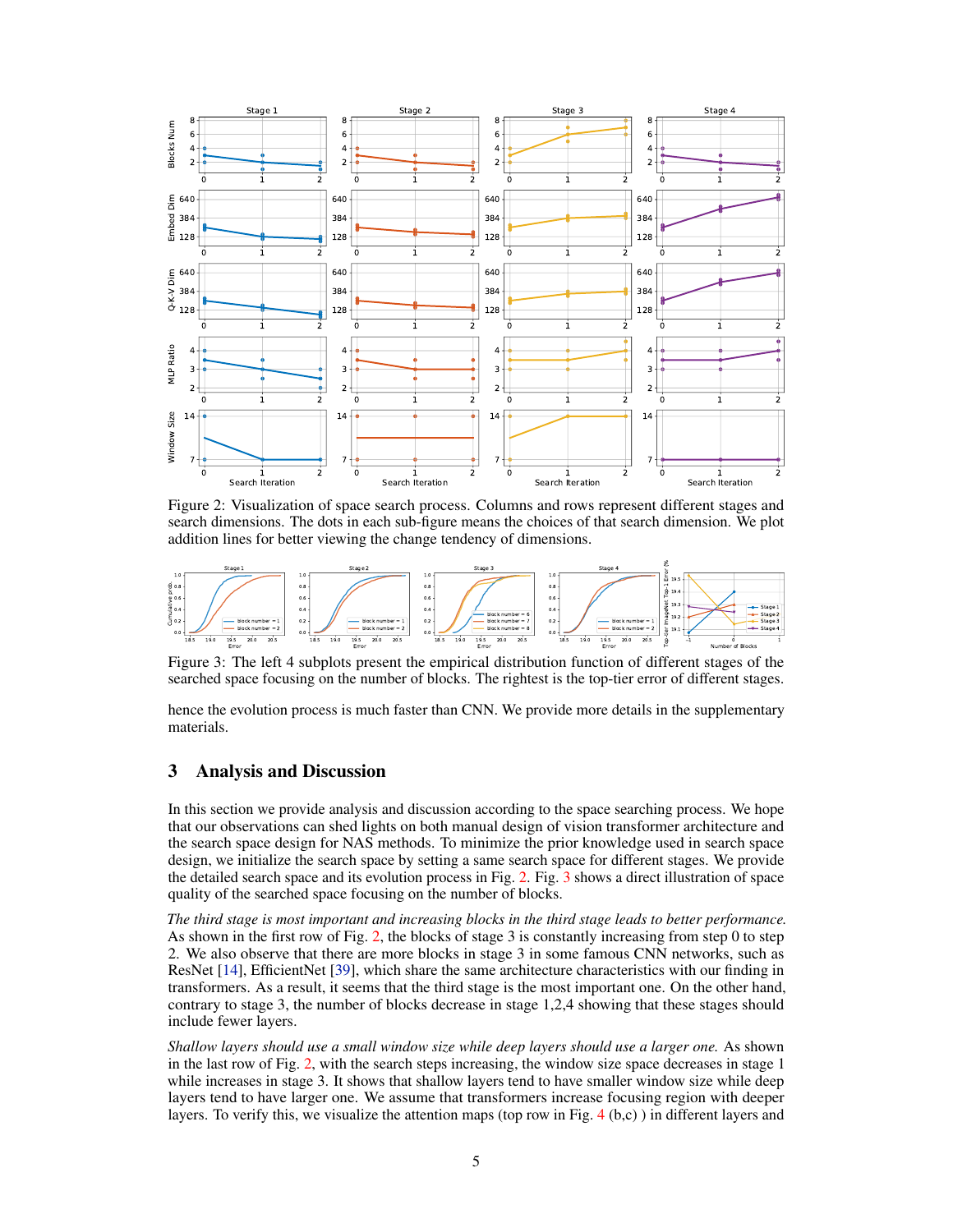<span id="page-5-2"></span><span id="page-5-1"></span>

Figure 4: Illustration of attention maps of some selected layers  $((b)-(e))$ , and the average relative distance of a query and its top-k keys with highest attention  $((f), (g))$ . For attention maps ("3-7") represents the "stage  $3$  - block  $7$ ", while (c)-(e) follow the rule), the reference position is on left top, marked with +. The numbers 1-5 on attention map subpatches represent the top-5 highest attention. Besides, bottom row shows top-5/10 average relative distances of some selected layers. The orange lines | represent the median and the green triangles  $\triangle$  represent the mean.

draw a box plot (bottom row in Fig.  $4(f,g)$  $4(f,g)$ ) to show the relative distances from the target position to its top-5/10 focusing positions. The attention maps show that the highest attentions (noted by numbers) expand with deeper layer, which is illustrated from (b) to (c). As for the average relative distance, deeper layers have larger medians and means, indicating larger focusing regions. The above observations are consistent with our assumption and provide solid evidence for it.

*Deeper layer should use larger MLP ratio.* Traditionally, all layers use the same MLP ratio. However, the third row of Fig. [2](#page-4-0) illustrates that shallow layers should use small MLP ratio to result in better performance while deeper ones should use larger MLP ratio.

Q*-*K*-*V *dimension should be smaller than the embedding dimension.* In the original transformer block  $[41, 10]$  $[41, 10]$  $[41, 10]$ , the  $Q-K-V$  dimension is the same as the embedding dimension. However, comparing the second row with the third row of Fig. [2,](#page-4-0) we find that the searched space has a slightly smaller  $Q-K-V$  dimension than embedding dimension, shown from stage 1 to stage 4. The gap between them are more obvious in the deeper layers. We conjecture the reason is that there are many heads with similar features in deeper layers. Therefore, the a relative small  $Q$ - $K$ - $V$  dimension is able to have great visual representation ability. We present more details in the supplementary materials.

## 4 Experiments

#### <span id="page-5-0"></span>4.1 Implementation Details

*Space searching.* The initial search space is presented in Fig. [2,](#page-4-0) the number of blocks and embedding dimension are set to  $\{2, 3, 4\}$  and  $\{224, 256, 288\}$  respectively for all stages, while the window size, number of heads, MLP ratio,  $Q-K-V$  dimensions are set to  $\{7, 14\}$ ,  $\{3, 3.5, 4\}$ ,  $\{7, 8, 9\}$ , {224, 256, 288} respectively for all blocks. We set the total iteration of space searching to 3, while setting the steps in Eq. [\(8\)](#page-3-0) for block number, embed dim, MLP ratio, Q-K-V dim, windows size to 1, 64, 0.5, 64, 7, respectively. We set the threshold  $\tau$  of space evolution in Eq. [\(8\)](#page-3-0) as 0.4.

*Supernet training.* Similar to DeiT [\[40\]](#page-11-1), we train the supernet with the following settings: AdamW [\[28\]](#page-10-6) optimizer with weight decay 0.05, initial learning rate  $1 \times 10^{-3}$  and minimal learning rate  $1 \times 10^{-5}$  with cosine scheduler, 20 epochs warmup, batch size of 1024, 0.1 label smoothing, and stochastic depth with drop rate 0.2. We also adopt sandwich strategy as describe in Sec. [2.3.](#page-2-0) The models are trained for 300 epochs with 16 Nvidia Tesla 32G V100 GPUs.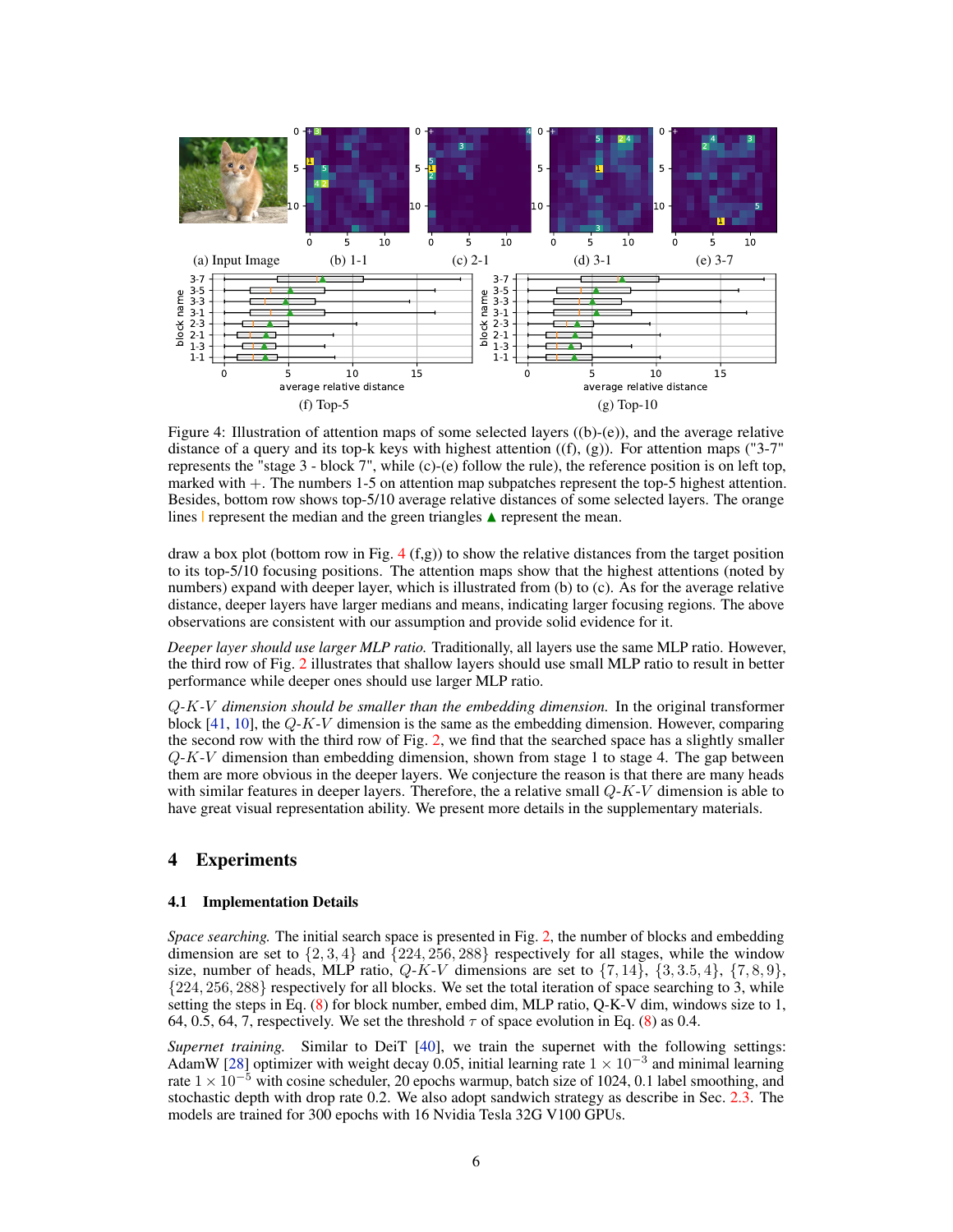| Models                 | Top-1 Acc. | Top-5 Acc. | #Params. | <b>FLOPs</b>     | Res.      | Model Type    |
|------------------------|------------|------------|----------|------------------|-----------|---------------|
| ResNet50 $[14]$        | 76.2%      | 92.9%      | 25.5M    | 4.1G             | $224^2$   | <b>CNN</b>    |
| $RegNetY-4GF [35]$     | 80.0%      |            | 21.4M    | 4.0G             | $224^2$   | <b>CNN</b>    |
| EfficietNet-B4 [39]    | 82.9%      | 95.7%      | 19.3M    | 4.2G             | $380^{2}$ | <b>CNN</b>    |
| T2T-ViT-14 [53]        | 80.7%      |            | 21.5M    | 6.1G             | $224^2$   | Transformer   |
| DeiT-S $[40]$          | 79.9%      | 95.0%      | 22.1M    | 4.7G             | $224^2$   | Transformer   |
| $ViT-S/16$ [10]        | 78.8%      |            | 22.1M    | 4.7G             | $224^2$   | Transformer   |
| Swin-T [27]            | 81.3%      |            | 28.3M    | 4.5G             | $224^2$   | Transformer   |
| $S3-T$ (Ours)          | 82.1%      | $95.8\%$   | 28.1M    | 4.7 <sub>G</sub> | $224^2$   | Transformer   |
| $ResNet152$ [14]       | 78.3%      | 94.1%      | 60M      | 11G              | $224^2$   | <b>CNN</b>    |
| EfficietNet-B7 [39]    | 84.3%      | 97.0%      | 66M      | 37G              | $600^{2}$ | <b>CNN</b>    |
| BoTNet-S1-110 [38]     | 82.8%      | 96.4%      | 55M      | 10.9G            | $224^2$   | $CNN + Trans$ |
| T2T-ViT-24 [53]        | 82.2%      |            | 64M      | 15G              | $224^2$   | Transformer   |
| Swin-S $[27]$          | 83.0%      |            | 50M      | 8.7G             | $224^2$   | Transformer   |
| $S3-S$ (Ours)          | 83.7%      | 96.4%      | 50M      | 9.5G             | $224^2$   | Transformer   |
| S3-S-384 (Ours)        | 84.5%      | 96.8%      | 50M      | 33G              | $384^2$   | Transformer   |
| $RegNetY-16GF [35]$    | 80.4%      |            | 83M      | 16G              | $224^2$   | <b>CNN</b>    |
| ViT-B/16 [10]          | 79.7%      |            | 86M      | 18G              | $224^2$   | Transformer   |
| DeiT-B $[40]$          | 81.8%      | 95.6%      | 86M      | 18G              | $224^2$   | Transformer   |
| Swin-B $[27]$          | 83.3%      |            | 88M      | 15.4G            | $224^2$   | Transformer   |
| Swin-B-384 [27]        | 84.2%      |            | 88M      | 47G              | $384^2$   | Transformer   |
| $S3-B$ (Ours)          | 84.0%      | 96.6%      | 71M      | 13.6G            | $224^2$   | Transformer   |
| <b>S3-B-384 (Ours)</b> | 84.7%      | 96.9%      | 71M      | 46G              | $384^2$   | Transformer   |

<span id="page-6-2"></span><span id="page-6-1"></span>Table 1: S3 performance on ImageNet in comparison with state-of-the-arts. We group the models according to their parameter sizes.

<span id="page-6-0"></span>



Figure 5: Comparison of subnets with inherited weights, fine-tuned and trained from scratch.

Figure 6: Error empirical distribution function of different search spaces.

## 4.2 Ablation Study

*Effectiveness of once-for-all supernet sampling*. To verify the effectiveness, we randomly sample 10 architectures from the well-trained supernet with the inherited weights, then compare the ImageNet classification performance of (1) models with only inherited weights, (2) models with finetuning, and (3) models retrained from scratch. As shown in Fig. [5,](#page-6-0) the architecture with inherited weights has comparable or even better performance when compared with the same architecture with retraining or finetuning. This phenomenon shows that our sampled architectures provide a precise and reliable performance proxy for space quality measurement.

*Effectiveness of search space evolution*. We conduct two experiments. In the first experiment, we randomly sample 1, 000 architectures with inherited weights from a search space, then compute and plot error empirical distribution, as in [\[35\]](#page-10-3), of them. We denote the initial space, the one-step evolved space and the two-step evolved space by Space A, Space B and Space C respectively. As shown in Fig. [6,](#page-6-0) the space C has an obviously better overall quality compared to A and B. In the second experiment, we use evolution algorithm to search for top architectures in each space. Tab. [5](#page-8-0) illustrates that the space C has a much better top architectures, being 16.6%/4.1% better than that in the spaces A and B. These results verify the effectiveness of search spaces evolution.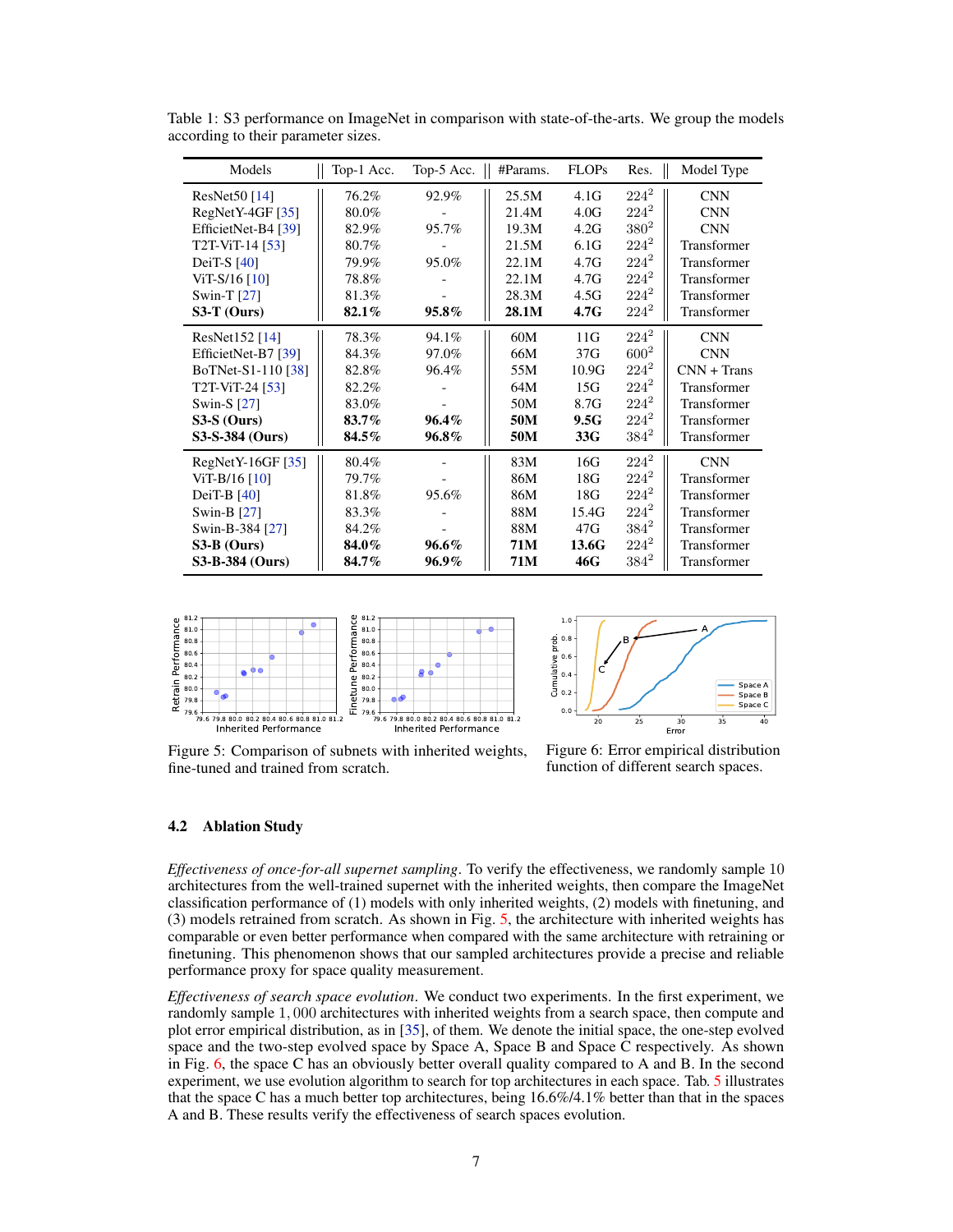<span id="page-7-0"></span>

| Backbone                                                                                                                                      |                        | #Params #FLOPs                                                                                                      |            |                   | Cas. Mask R-CNN w/ FPN                 |                 |                                           | $1\times$                          |                                                               |                                               | Cas. Mask R-CNN w/ FPN $3\times$ |                 |                   |                                                                 |
|-----------------------------------------------------------------------------------------------------------------------------------------------|------------------------|---------------------------------------------------------------------------------------------------------------------|------------|-------------------|----------------------------------------|-----------------|-------------------------------------------|------------------------------------|---------------------------------------------------------------|-----------------------------------------------|----------------------------------|-----------------|-------------------|-----------------------------------------------------------------|
|                                                                                                                                               | (M)                    | (G)                                                                                                                 | $AP^b$     | $AP_{50}^{b}$     | $\overline{\text{AP}^{\text{b}}_{75}}$ | AP <sup>m</sup> | $AP_{50}^{m}$                             | $AP_{75}^m$                        | AP <sup>b</sup>                                               | $AP_{50}^{\mathrm{b}}$ $AP_{75}^{\mathrm{b}}$ |                                  | AP <sup>m</sup> | $AP_{50}^{\rm m}$ | $AP_{75}^m$                                                     |
| ResNet-50 $[14]$                                                                                                                              | 82                     | 739                                                                                                                 | 41.2       | $\overline{59.4}$ | 45.0                                   | 35.9            | 56.6                                      | 38.4                               | 46.3                                                          | 64.3                                          | 50.5                             | 40.1            | 61                | 43.4                                                            |
| DeiT-S $[44]$                                                                                                                                 | 80                     | 889                                                                                                                 |            |                   |                                        |                 |                                           |                                    | 48.0                                                          | 67.2                                          | 51.7                             | 41.4            | 64.2              | 44.3                                                            |
| Swin-T $[27]$                                                                                                                                 | 86                     | 745                                                                                                                 | 48.1       | 67.1              | 52.2                                   | 41.7            | 64.4                                      | 45.0                               | 50.4                                                          | 69.2                                          | 54.7                             | 43.7            | 66.6              | 47.3                                                            |
| $S3-T(Ours)$                                                                                                                                  | 86                     | 748                                                                                                                 | 48.4       | 67.8              | 52.3                                   | 42.0            | 64.8                                      | 45.2                               | 50.5                                                          | 69.4                                          | 54.9                             | 43.8            | 66.8              | 47.5                                                            |
| ResNeXt-101-32 [48]                                                                                                                           | 101                    | 819                                                                                                                 | 44.3       | 62.7              | 48.4                                   | 38.3            | 59.7                                      | 41.2                               | 48.1                                                          | 66.5                                          | 52.4                             | 41.6            | 63.9              | 45.2                                                            |
| Swin-S $[27]$                                                                                                                                 | 107                    | 838                                                                                                                 | 50.3       | 69.6              | 54.8                                   | 43.4            | 66.7                                      | 47.0                               | 51.8                                                          | 70.4                                          | 56.3                             | 44.7            | 67.9              | 48.5                                                            |
| $S3-S(Ours)$                                                                                                                                  | 107                    | 855                                                                                                                 | 50.8       | 70.1              | 55.0                                   | 43.9            | 67.5                                      | 47.2                               | 52.6                                                          | 71.5                                          | 56.9                             | 45.5            | 68.8              | 49.4                                                            |
| ResNeXt-101-64 [48]                                                                                                                           | 140                    | 972                                                                                                                 | 45.3       | 63.9              | 49.6                                   | 39.2            | 61.1                                      | 42.2                               | 48.3                                                          | 66.4                                          | 52.3                             | 41.7            | 64.0              | 45.1                                                            |
| Swin-B [27]                                                                                                                                   | 145                    | 982                                                                                                                 | 50.5       | 69.5              | 55.0                                   | 43.5            | 66.9                                      | 46.9                               | 51.9                                                          | 70.7                                          | 56.3                             | 45.0            | 68.2              | 48.8                                                            |
| $S3-B(Ours)$                                                                                                                                  | 128                    | 947                                                                                                                 | 50.8       | 69.7              | 55.2                                   | 43.7            | 67.1                                      | 47.0                               |                                                               | 52.5 71.2                                     | 57.1                             | 45.4            | 68.8              | 49.1                                                            |
| 85<br>$\frac{2}{3}$ 84<br>83.7<br>Accuracy<br>82.9<br>83<br>81<br>ം<br>82<br>mageNet Top-1<br>81<br>80<br>79<br>78<br>77<br>6<br>8<br>10<br>Δ | 84.0<br>12<br>16<br>14 | 85<br>84<br>83<br>82<br>81<br>80<br>S3 (Ours)<br>ViT<br>79<br>Deit<br>Swin-T<br>78<br>ResNet<br>RegNetY<br>77<br>18 | 81.9<br>20 | 82.9              | 83.7<br>40                             | 84.0<br>60      | $-$ S3 (Ours)<br>$-4 - VIT$<br>Deit<br>80 | Swin-T<br>ResNet<br>RegNetY<br>100 | 85<br>84<br>83<br>82<br>81<br>80<br>79<br>78<br>$77 -$<br>200 | 84.0<br>400                                   | 82.9<br>600                      | 81.9<br>800     | ÷<br>1000         | S3 (Ours)<br>ViT<br>Deit<br>Swin-T<br>ResNet<br>RegNetY<br>1200 |
| FLOPs (Millions)                                                                                                                              |                        |                                                                                                                     |            |                   | Number of Parameters (Millions)        |                 |                                           |                                    |                                                               |                                               | Throughput (image/s)             |                 |                   |                                                                 |

<span id="page-7-2"></span><span id="page-7-1"></span>Table 2: Results on COCO object detection using Cascaded Mask R-CNN. We provide two settings with FPN ( $1 \times$ : 12 epochs;  $3 \times$ : 36 epochs). Results are taken from [\[44\]](#page-11-8) and its official repository.

Figure 7: Comparison with state-of-the-art models under different constraints.

#### 4.3 Image Classification

We compare our searched models with state-of-the-arts on ImageNet [\[9\]](#page-9-8). As described in Sec. [2.1](#page-1-2) and Sec. [4.1,](#page-5-0) we first evolve the search space, then optimize the weights of supernet and finally search on the supernet. For the experiments of high resolution images, the models are finetuned with  $384<sup>2</sup>$ inputs for 10 epochs, using an AdamW [\[28\]](#page-10-6) optimizer with a constant learning rate of  $10^{-5}$  and weight decay of 10<sup>-8</sup>.

We compare our S3 with state-of-the-art CNN models, vision transformers and hybrid CNNtransformer models. The results are reported in Tab. [1.](#page-6-1) Our proposed models S3-tiny/small/base (T/S/B for short) achieve 82.1%/83.7%/84.0% top-1 accuracy on ImageNet [\[9\]](#page-9-8) using  $224^2$  input images. Compared with vision transformer and hybrid models, our method obtains superior performance using similar FLOPs and parameters. For example, when considering parameters as the main constraint, we find a architecture that has 0.6% higher top-1 accuracy than Swin Transformer [\[27\]](#page-10-1) while using 42% fewer parameters as shown in Fig. [7](#page-7-0). Compared to CNN models, our S3 models are also very competitive, especially for small parameter size. The proposed S3-S-384 (84.5%) performs slightly better than EfficientNet-B7 (84.3%) [\[39\]](#page-10-2) while using 24% fewer parameters and 11% fewer FLOPs. For base models with fewer computational cost, S3-B also achieves superior performance to state-of-the-art methods, such as RegNet [\[35\]](#page-10-3) and ViT [\[10\]](#page-9-0).

#### 4.4 Vision and Vision-Language Downstream Tasks

To further evaluate the generalizability of the discovered architectures, we transfer them to vision and vision-language downstream tasks. We conduct experiments on COCO [\[24\]](#page-10-8) for object detection, ADE20K [\[56\]](#page-11-10) for semantic segmentation and VQA 2.0 [\[54\]](#page-11-11) for visual question answering, respectively. The training and inference settings for object detection and semantic segmentation are the same as those in Swin transformer [\[27\]](#page-10-1), while for visual language answering task, the settings are aligned with SOHO [\[18\]](#page-10-9). More experimental details are elaborated in supplementary materials.

Object Detection. As shown in Tab. [2,](#page-7-1) S3-T outperforms ResNet-50 [\[14\]](#page-9-7) by +4.2 box AP and +3.7 mask AP under  $3\times$  learning schedule. Compared to DeiT-S [\[40\]](#page-11-1), S3-T achieves +2.5 higher box AP and +2.4 higher mask AP. Increasing the model size and FLOPs, S3-S and S3-B surpass ResNeXt-101 [\[48\]](#page-11-9) by +4.5 box AP, +3.9 mask AP and +4.2 box AP, +3.7 mask AP respectively. Compared to Swin-S and Swin-B, S3-S and S3-B outperform them by +0.8 box AP, +0.8 mask AP and +0.6 box AP, +0.4 mask AP respectively. All comparisons are conducted under the similar model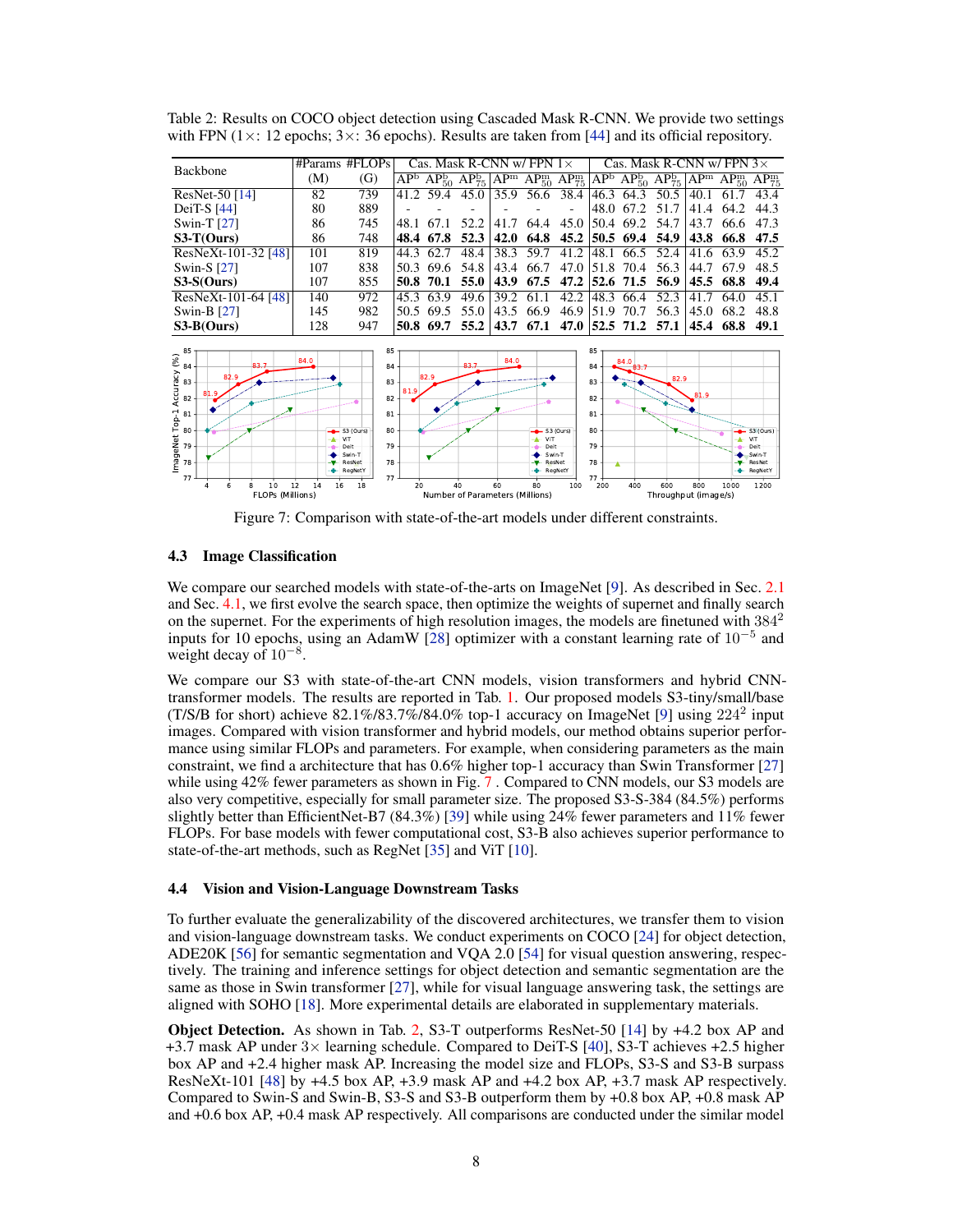<span id="page-8-1"></span><span id="page-8-0"></span>Table 3: Results on ADE20K Semantic Segmentation using UperNet. †: reproduced by the official code. ∗: without adding deconvolution in heads.

|  | Table 4: Results on VQA v2.0 dataset. |  |  |  |
|--|---------------------------------------|--|--|--|
|--|---------------------------------------|--|--|--|

| <b>Backbone</b>  | #Param FLOPs |     | VOA   | VOA                             |
|------------------|--------------|-----|-------|---------------------------------|
|                  | (M)          | (G) |       | $ test-dev(\%)$ test-std $(\%)$ |
| ResNet-50 $[14]$ | 4.1          | 26  | 64.65 | 65.12                           |
| ResNet-101 [14]  | 7.8          | 45  | 65.44 | 65.71                           |
| Swin-T $[27]$    | 4.5          | 29  | 67.13 | 67.40                           |
| $S3-T$ (Ours)    | 4.6          | 29  | 67.84 | 68.00                           |

| Method         | Backbone                                    |     | #param FLOPs mIoU |       | mIoU           |
|----------------|---------------------------------------------|-----|-------------------|-------|----------------|
|                |                                             | (M) | (G)               | (%)   | $(ms+flip \%)$ |
|                | UperNet ResNet-50 [14]                      | 67  | 951               | 42.05 | 42.78          |
| <b>UperNet</b> | DeiT-S $*$ [40]                             | 52  | 1099              | 43.15 | 43.85          |
| UperNet        | Swin-T [27]                                 | 60  | 945               | 44.51 | 45.81          |
| UperNet        | $S3-T(Ours)$                                | 60  | 954               | 44.87 | 46.27          |
|                | UperNet ResNet-101 [14]                     | 86  | 1029              | 43.82 | 44.85          |
| UperNet        | DeiT-B $*$ [40]                             | 121 | 2772              | 44.09 | 45.68          |
| UperNet        | Swin-S <sup><math>\dagger</math></sup> [27] | 81  | 1038              | 47.60 | 48.87          |
| UperNet        | $S3-S(Ours)$                                | 81  | 1071              | 48.04 | 49.31          |

Table 5: Comparisons of searched architectures in different spaces.

|   | Space   #Param(M) FLOPs(G)   Top-1(%) |     |       |
|---|---------------------------------------|-----|-------|
|   | 28M                                   | 41  | 65.5  |
| в | 29M                                   | 4.7 | 78.0  |
|   | 28M                                   |     | 82. 1 |

size and FLOPs. Under the  $1\times$  training schedule, our S3 model is also superior to other backbones, demonstrating its robustness and good transferability.

Semantic Segmentation. We report the mIoU score on ADE20K [\[56\]](#page-11-10) validation set in Tab. [3.](#page-8-0) It can be seen that our S3 models consistently achieve better performance than ResNet [\[14\]](#page-9-7), DeiT [\[40\]](#page-11-1) and Swin [\[27\]](#page-10-1). Specifically, S3-T is +3.5 mIoU superior to ResNet-50. Compared to other transformerbased models, S3-T is +2.42 mIoU higher than DeiT-S, and +0.46 mIoU higher than Swin-T. S3-S outperforms ResNet-101 with a large margin (+4.46). It also surpasses DeiT-B and Swin-S by +3.63 and +0.44 mIoU, respectively. Note that we tried to add deconvolution layers to build a hierarchical structure for DeiT, but did not get performance improvements.

Visual Question Answering. As shown in Tab. [4,](#page-8-0) we report the accuracy on the test-dev and test-std set of VQA v2.0 dataset [\[54\]](#page-11-11) for different vision backbones. Our model S3-T brings more than  $+2\%$ accuracy gains over ResNet-101 [\[14\]](#page-9-7), and surpassing Swin-T [\[27\]](#page-10-1) by around 0.6% accuracy under aligned model complexity. All the above experiments demonstrate the good generality of the searched models as well as proving the effectiveness of the searched design space of vision transformer.

## 5 Related Work

Vision Transformer. Originally designed for natural language processing, Transformer has been recently applied to vision tasks [\[4,](#page-9-9) [55,](#page-11-12) [5,](#page-9-10) [46\]](#page-11-13). ViT [\[10\]](#page-9-0) is the first one that introduces a pure transformer architecture for visual recognition. Alleviating the data hungry and computational issues, DeiT [\[40\]](#page-11-1) introduces a series of training strategies to remedy the limitations. Some further works resort to feature pyramids to purify multi-scale features and model global information [\[44,](#page-11-8) [15,](#page-9-2) [31\]](#page-10-10). Swin Transformer [\[27\]](#page-10-1) introduces non-overlapping window partitions and restricts the calculation of self-attention within each window, leading to a linear runtime complexity *w.r.t.* token numbers.

Search Space. There is a wide consensus that a good search space is crucial for NAS. Regarding CNN, the current search space, such as cell-based space  $[26, 7, 49]$  $[26, 7, 49]$  $[26, 7, 49]$  $[26, 7, 49]$  $[26, 7, 49]$  and MBConv-based space  $[3, 32, 51]$  $[3, 32, 51]$  $[3, 32, 51]$  $[3, 32, 51]$  $[3, 32, 51]$ , is pre-defined and fixed during search. Several recent works [\[17,](#page-10-13) [29,](#page-10-14) [30,](#page-10-15) [33,](#page-10-16) [25,](#page-10-17) [23\]](#page-10-18) perform search space shrinking to find a better compact one. Moreover, NSENet [\[8\]](#page-9-13) proposes an evolving search space algorithm for MBConv space optimization. RegNet [\[35\]](#page-10-3) presents a new paradigm for understanding design space and discovering design principles. However, the exploration of vision transformer space is still limited, and our work is the first along the direction.

Search Algorithm. There has been an increasing interest in NAS for automating network design [\[11,](#page-9-14) [20\]](#page-10-0). Early approaches use either reinforcement learning [\[57,](#page-11-16) [58\]](#page-11-3) or evolution algorithms [\[47,](#page-11-17) [36\]](#page-10-19). These approaches require training thousands of architecture candidates from scratch. Most recent works resort to the one-shot weight sharing strategy to amortize the searching cost [\[22,](#page-10-20) [34,](#page-10-4) [1,](#page-9-15) [12\]](#page-9-5). The key idea is to train an over-parameterized supernet where all subnets share weights. For transformer, there are few works employing NAS to improve architectures. Evolved Transformer [\[37\]](#page-10-21) searches the inner architecture of transformer block. HAT [\[43\]](#page-11-18) proposes to design hardware-aware transformers with NAS to enable low-latency inference on resource-constrained hardware platforms. BossNAS [\[21\]](#page-10-22) explores hybrid CNN-Transformers with block-wisely self-supervised. The most related work is AutoFormer [\[6\]](#page-9-6) which provides a simple yet effective framework of vision transformer search. It could achieve once-for-all training with newly proposed weight entanglement. In this work, we focus on both the search space design and architectures of vision transformer.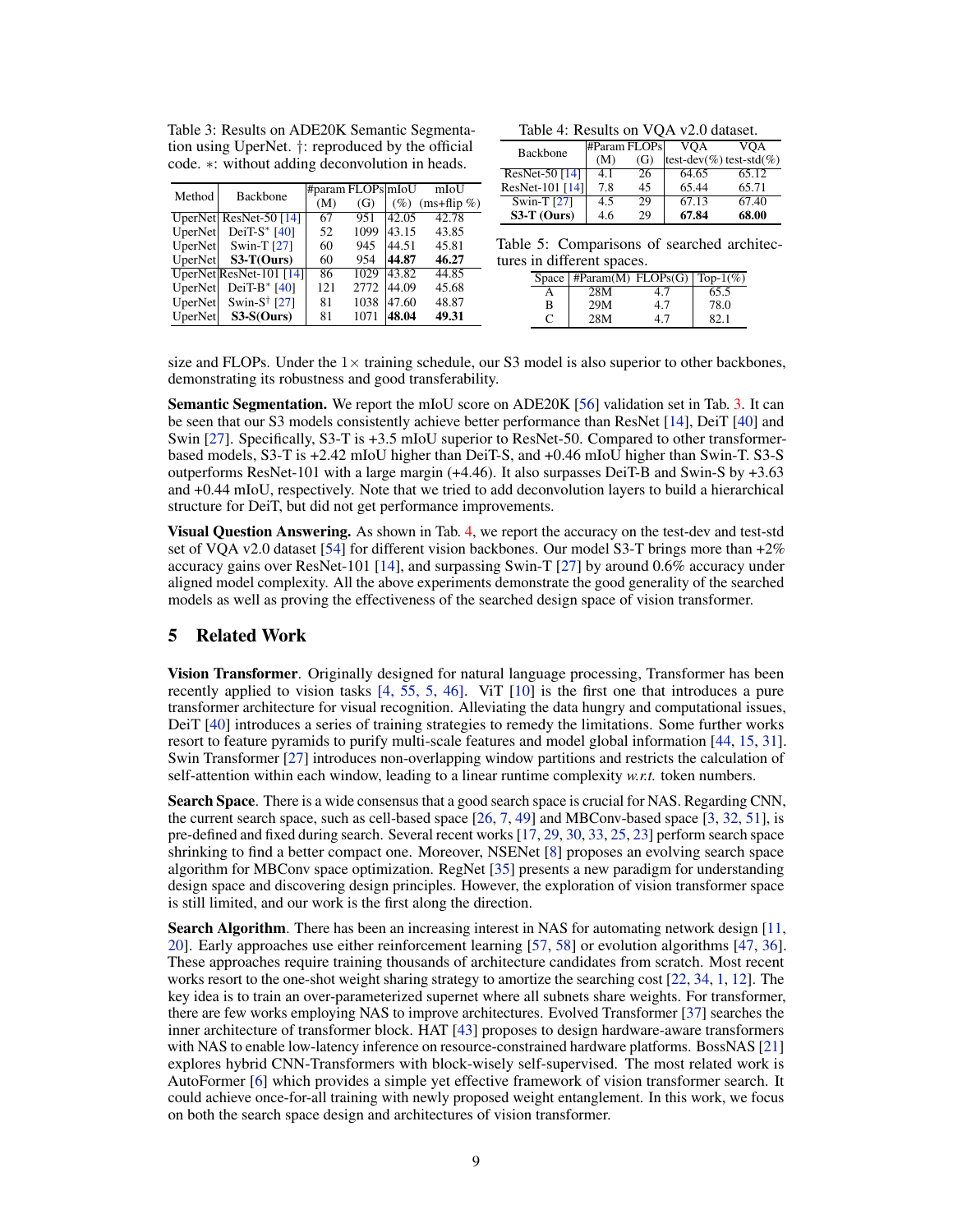# 6 Conclusion

In this work, we propose to search the search space of vision transformer. The central idea is to gradually evolve different search dimensions guided by their *E-T Error* computed using a weightsharing supernet. We also provide analysis on vision transformer, which might be helpful for understanding and designing transformer architectures. The search models, S3, achieve superior performance to recent prevalent ViT and Swin transformer model families under aligned settings. We further show their robustness and generality on downstream tasks. In further work, we hope to investigate the usage of S3 in *CNN* search space design.

#### Acknowledgements and Disclosure of Funding

Thank Hongwei Xue for providing helps and discussions on vision-language tasks. No external funding was received for this work.

## **References**

- <span id="page-9-15"></span>[1] Andrew Brock, Theodore Lim, James M Ritchie, and Nick Weston. Smash: one-shot model architecture search through hypernetworks. In *ICLR*, 2018. [9](#page-8-1)
- <span id="page-9-3"></span>[2] Han Cai, Chuang Gan, Tianzhe Wang, Zhekai Zhang, and Song Han. Once for all: Train one network and specialize it for efficient deployment. In *ICLR*, 2020. [1](#page-0-0)
- <span id="page-9-12"></span>[3] Han Cai, Ligeng Zhu, and Song Han. Proxylessnas: Direct neural architecture search on target task and hardware. *ICLR*, 2018. [9](#page-8-1)
- <span id="page-9-9"></span>[4] Nicolas Carion, Francisco Massa, Gabriel Synnaeve, Nicolas Usunier, Alexander Kirillov, and Sergey Zagoruyko. End-to-end object detection with transformers. In *ECCV*, 2020. [9](#page-8-1)
- <span id="page-9-10"></span>[5] Mark Chen, Alec Radford, Rewon Child, Jeffrey Wu, Heewoo Jun, David Luan, and Ilya Sutskever. Generative pretraining from pixels. In *International Conference on Machine Learning*, pages 1691–1703. PMLR, 2020. [9](#page-8-1)
- <span id="page-9-6"></span>[6] Minghao Chen, Houwen Peng, Jianlong Fu, and Haibin Ling. Autoformer: Searching transformers for visual recognition. 2021. [2,](#page-1-3) [3,](#page-2-3) [4,](#page-3-2) [9](#page-8-1)
- <span id="page-9-11"></span>[7] Xin Chen, Lingxi Xie, Jun Wu, and Qi Tian. Progressive differentiable architecture search: Bridging the depth gap between search and evaluation. In *ICCV*, 2019. [9](#page-8-1)
- <span id="page-9-13"></span>[8] Yuanzheng Ci, Chen Lin, Ming Sun, Boyu Chen, Hongwen Zhang, and Wanli Ouyang. Evolving search space for neural architecture search. *arXiv preprint arXiv:2011.10904*, 2020. [9](#page-8-1)
- <span id="page-9-8"></span>[9] Jia Deng, Wei Dong, Richard Socher, Li-Jia Li, Kai Li, and Li Fei-Fei. Imagenet: A large-scale hierarchical image database. In *CVPR*, 2009. [8](#page-7-2)
- <span id="page-9-0"></span>[10] Alexey Dosovitskiy, Lucas Beyer, Alexander Kolesnikov, Dirk Weissenborn, Xiaohua Zhai, Thomas Unterthiner, Mostafa Dehghani, Matthias Minderer, Georg Heigold, Sylvain Gelly, et al. An image is worth 16x16 words: Transformers for image recognition at scale. *ICLR*, 2021. [1,](#page-0-0) [2,](#page-1-3) [3,](#page-2-3) [6,](#page-5-2) [7,](#page-6-2) [8,](#page-7-2) [9](#page-8-1)
- <span id="page-9-14"></span>[11] Thomas Elsken, Jan Hendrik Metzen, Frank Hutter, et al. Neural architecture search: A survey. *J. Mach. Learn. Res.*, 20(55):1–21, 2019. [9](#page-8-1)
- <span id="page-9-5"></span>[12] Zichao Guo, Xiangyu Zhang, Haoyuan Mu, Wen Heng, Zechun Liu, Yichen Wei, and Jian Sun. Single path one-shot neural architecture search with uniform sampling. *ECCV*, 2020. [1,](#page-0-0) [3,](#page-2-3) [4,](#page-3-2) [9](#page-8-1)
- <span id="page-9-1"></span>[13] Kai Han, Yunhe Wang, Hanting Chen, Xinghao Chen, Jianyuan Guo, Zhenhua Liu, Yehui Tang, An Xiao, Chunjing Xu, Yixing Xu, et al. A survey on visual transformer. *arXiv preprint arXiv:2012.12556*, 2020. [1](#page-0-0)
- <span id="page-9-7"></span>[14] Kaiming He, Xiangyu Zhang, Shaoqing Ren, and Jian Sun. Deep residual learning for image recognition. In *CVPR*, 2016. [5,](#page-4-2) [7,](#page-6-2) [8,](#page-7-2) [9](#page-8-1)
- <span id="page-9-2"></span>[15] Byeongho Heo, Sangdoo Yun, Dongyoon Han, Sanghyuk Chun, Junsuk Choe, and Seong Joon Oh. Rethinking spatial dimensions of vision transformers. *arXiv preprint arXiv:2103.16302*, 2021. [1,](#page-0-0) [9](#page-8-1)
- <span id="page-9-4"></span>[16] Andrew Howard, Mark Sandler, Grace Chu, Liang-Chieh Chen, Bo Chen, Mingxing Tan, Weijun Wang, Yukun Zhu, Ruoming Pang, Vijay Vasudevan, et al. Searching for mobilenetv3. In *ICCV*, 2019. [1](#page-0-0)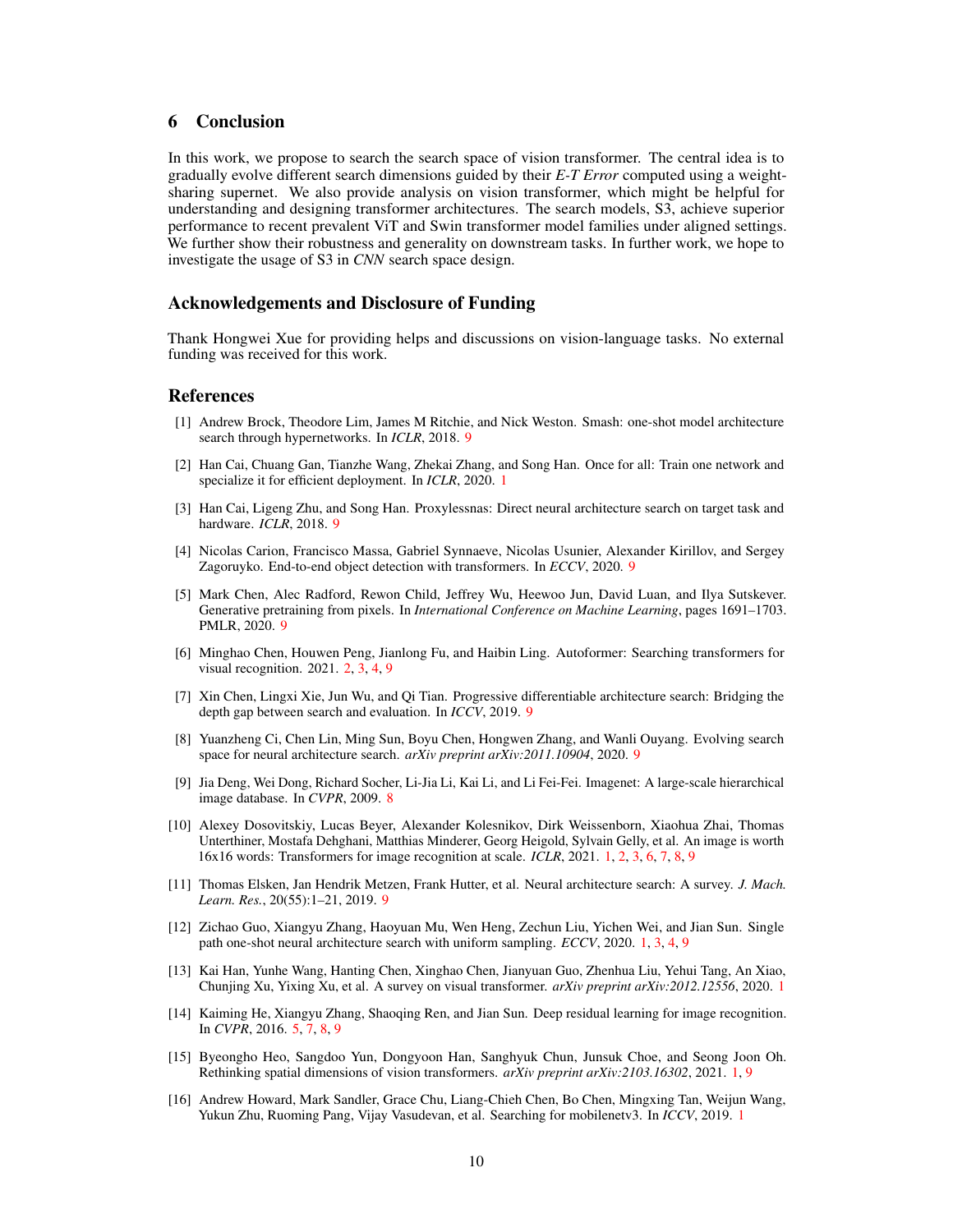- <span id="page-10-13"></span>[17] Yiming Hu, Yuding Liang, Zichao Guo, Ruosi Wan, Xiangyu Zhang, Yichen Wei, Qingyi Gu, and Jian Sun. Angle-based search space shrinking for neural architecture search. *ECCV*, 2020. [9](#page-8-1)
- <span id="page-10-9"></span>[18] Zhicheng Huang, Zhaoyang Zeng, Yupan Huang, Bei Liu, Dongmei Fu, and Jianlong Fu. Seeing out of the box: End-to-end pre-training for vision-language representation learning. In *CVPR*, 2021. [8](#page-7-2)
- <span id="page-10-5"></span>[19] Sergey Ioffe and Christian Szegedy. Batch normalization: Accelerating deep network training by reducing internal covariate shift. In *ICML*, 2015. [4](#page-3-2)
- <span id="page-10-0"></span>[20] Salman Khan, Muzammal Naseer, Munawar Hayat, Syed Waqas Zamir, Fahad Shahbaz Khan, and Mubarak Shah. Transformers in vision: A survey. *arXiv preprint arXiv:2101.01169*, 2021. [1,](#page-0-0) [9](#page-8-1)
- <span id="page-10-22"></span>[21] Changlin Li, Tao Tang, Guangrun Wang, Jiefeng Peng, Bing Wang, Xiaodan Liang, and Xiaojun Chang. Bossnas: Exploring hybrid cnn-transformers with block-wisely self-supervised neural architecture search. *arXiv preprint arXiv:2103.12424*, 2021. [9](#page-8-1)
- <span id="page-10-20"></span>[22] Liam Li and Ameet Talwalkar. Random search and reproducibility for neural architecture search. In *UAI*, 2019. [9](#page-8-1)
- <span id="page-10-18"></span>[23] Xiang Li, Chen Lin, Chuming Li, Ming Sun, Wei Wu, Junjie Yan, and Wanli Ouyang. Improving one-shot nas by suppressing the posterior fading. In *CVPR*, 2020. [9](#page-8-1)
- <span id="page-10-8"></span>[24] Tsung-Yi Lin, Michael Maire, Serge Belongie, James Hays, Pietro Perona, Deva Ramanan, Piotr Dollár, and C Lawrence Zitnick. Microsoft coco: Common objects in context. In *ECCV*, 2014. [8](#page-7-2)
- <span id="page-10-17"></span>[25] Chenxi Liu, Barret Zoph, Maxim Neumann, Jonathon Shlens, Wei Hua, Li-Jia Li, Li Fei-Fei, Alan Yuille, Jonathan Huang, and Kevin Murphy. Progressive neural architecture search. In *ECCV*, 2018. [9](#page-8-1)
- <span id="page-10-11"></span>[26] Hanxiao Liu, Karen Simonyan, and Yiming Yang. DARTS: Differentiable architecture search. In *ICLR*, 2019. [9](#page-8-1)
- <span id="page-10-1"></span>[27] Ze Liu, Yutong Lin, Yue Cao, Han Hu, Yixuan Wei, Zheng Zhang, Stephen Lin, and Baining Guo. Swin transformer: Hierarchical vision transformer using shifted windows. *arXiv preprint arXiv:2103.14030*, 2021. [1,](#page-0-0) [2,](#page-1-3) [3,](#page-2-3) [7,](#page-6-2) [8,](#page-7-2) [9](#page-8-1)
- <span id="page-10-6"></span>[28] Ilya Loshchilov and Frank Hutter. Decoupled weight decay regularization. In *ICLR*, 2019. [6,](#page-5-2) [8](#page-7-2)
- <span id="page-10-14"></span>[29] Niv Nayman, Asaf Noy, Tal Ridnik, Itamar Friedman, Rong Jin, and Lihi Zelnik. Xnas: Neural architecture search with expert advice. In *NeurIPS*, 2019. [9](#page-8-1)
- <span id="page-10-15"></span>[30] Asaf Noy, Niv Nayman, Tal Ridnik, Nadav Zamir, Sivan Doveh, Itamar Friedman, Raja Giryes, and Lihi Zelnik. Asap: Architecture search, anneal and prune. In *AISTATS*, pages 493–503. PMLR, 2020. [9](#page-8-1)
- <span id="page-10-10"></span>[31] Zizheng Pan, Bohan Zhuang, Jing Liu, Haoyu He, and Jianfei Cai. Scalable visual transformers with hierarchical pooling. *arXiv preprint arXiv:2103.10619*, 2021. [9](#page-8-1)
- <span id="page-10-12"></span>[32] Houwen Peng, Hao Du, Hongyuan Yu, Qi Li, Jing Liao, and Jianlong Fu. Cream of the crop: Distilling prioritized paths for one-shot neural architecture search. *NeurIPS*, 2020. [9](#page-8-1)
- <span id="page-10-16"></span>[33] Juan-Manuel Pérez-Rúa, Moez Baccouche, and Stephane Pateux. Efficient progressive neural architecture search. In *BMVC*, 2018. [9](#page-8-1)
- <span id="page-10-4"></span>[34] Hieu Pham, Melody Guan, Barret Zoph, Quoc Le, and Jeff Dean. Efficient neural architecture search via parameters sharing. In *ICML*, 2018. [3,](#page-2-3) [9](#page-8-1)
- <span id="page-10-3"></span>[35] Ilija Radosavovic, Raj Prateek Kosaraju, Ross Girshick, Kaiming He, and Piotr Dollár. Designing network design spaces. In *CVPR*, 2020. [1,](#page-0-0) [2,](#page-1-3) [3,](#page-2-3) [7,](#page-6-2) [8,](#page-7-2) [9](#page-8-1)
- <span id="page-10-19"></span>[36] Esteban Real, Alok Aggarwal, Yanping Huang, and Quoc V Le. Regularized evolution for image classifier architecture search. In *AAAI*, 2019. [9](#page-8-1)
- <span id="page-10-21"></span>[37] David So, Quoc Le, and Chen Liang. The evolved transformer. In *International Conference on Machine Learning*. PMLR, 2019. [9](#page-8-1)
- <span id="page-10-7"></span>[38] Aravind Srinivas, Tsung-Yi Lin, Niki Parmar, Jonathon Shlens, Pieter Abbeel, and Ashish Vaswani. Bottleneck transformers for visual recognition. *arXiv preprint arXiv:2101.11605*, 2021. [7](#page-6-2)
- <span id="page-10-2"></span>[39] Mingxing Tan and Quoc V. Le. Efficientnet: Rethinking model scaling for convolutional neural networks. In *ICML*, 2019. [1,](#page-0-0) [5,](#page-4-2) [7,](#page-6-2) [8](#page-7-2)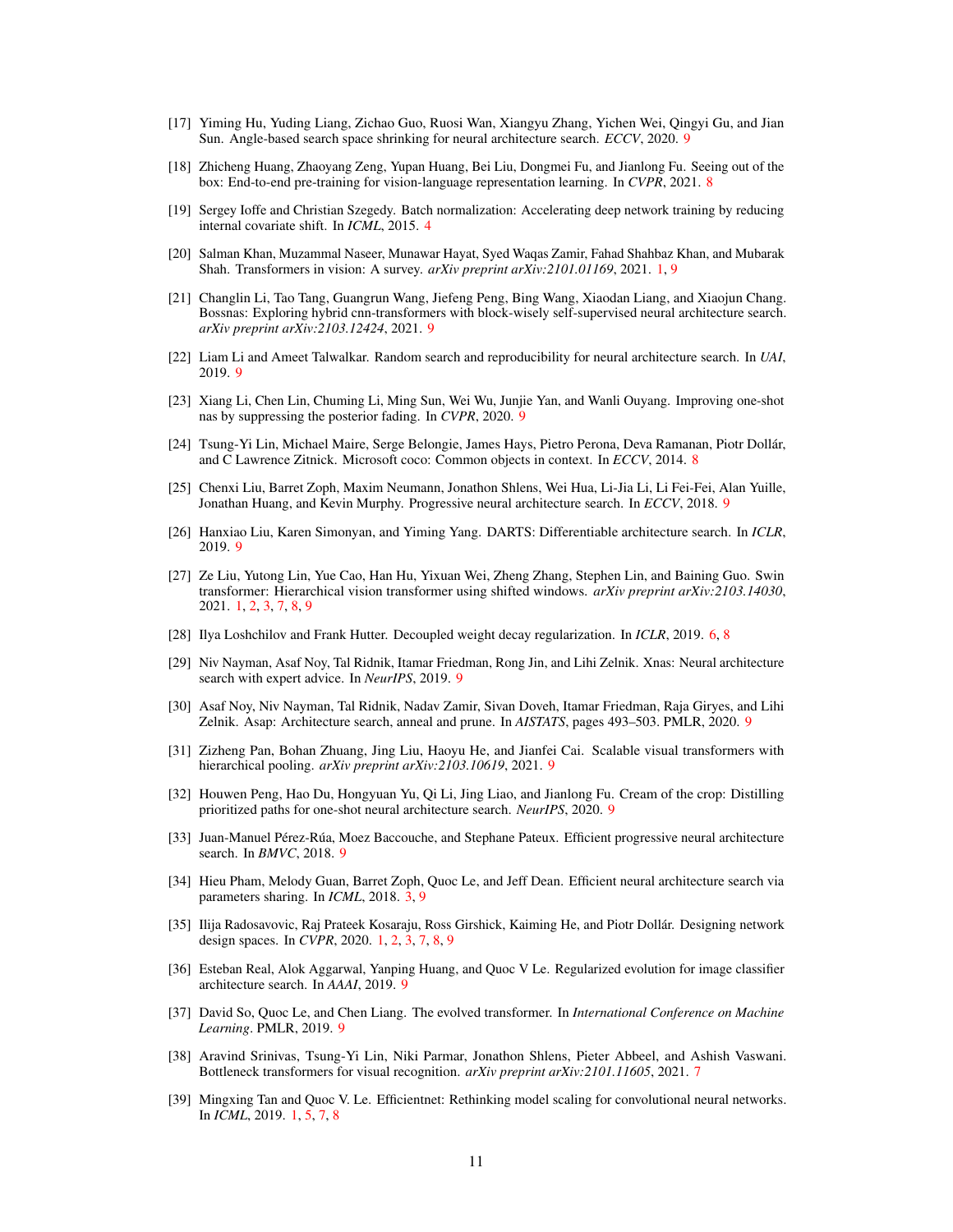- <span id="page-11-1"></span>[40] Hugo Touvron, Matthieu Cord, Matthijs Douze, Francisco Massa, Alexandre Sablayrolles, and Herv'e J'egou. Training data-efficient image transformers & distillation through attention. *arXiv preprint arXiv:2012.12877*, 2020. [1,](#page-0-0) [6,](#page-5-2) [7,](#page-6-2) [8,](#page-7-2) [9](#page-8-1)
- <span id="page-11-0"></span>[41] Ashish Vaswani, Noam Shazeer, Niki Parmar, Jakob Uszkoreit, Llion Jones, Aidan N Gomez, Łukasz Kaiser, and Illia Polosukhin. Attention is all you need. In *NeurIPS*, 2017. [1,](#page-0-0) [6](#page-5-2)
- <span id="page-11-6"></span>[42] Dilin Wang, Meng Li, Chengyue Gong, and Vikas Chandra. Attentivenas: Improving neural architecture search via attentive sampling. In *CVPR*, 2021. [1](#page-0-0)
- <span id="page-11-18"></span>[43] Hanrui Wang, Zhanghao Wu, Zhijian Liu, Han Cai, Ligeng Zhu, Chuang Gan, and Song Han. Hat: Hardware-aware transformers for efficient natural language processing. In *ACL*, 2020. [9](#page-8-1)
- <span id="page-11-8"></span>[44] Wenhai Wang, Enze Xie, Xiang Li, Deng-Ping Fan, Kaitao Song, Ding Liang, Tong Lu, Ping Luo, and Ling Shao. Pyramid vision transformer: A versatile backbone for dense prediction without convolutions. *arXiv preprint arXiv:2102.12122*, 2021. [8,](#page-7-2) [9](#page-8-1)
- <span id="page-11-5"></span>[45] Bichen Wu, Xiaoliang Dai, Peizhao Zhang, Yanghan Wang, Fei Sun, Yiming Wu, Yuandong Tian, Peter Vajda, Yangqing Jia, and Kurt Keutzer. Fbnet: Hardware-aware efficient convnet design via differentiable neural architecture search. In *CVPR*, 2019. [1](#page-0-0)
- <span id="page-11-13"></span>[46] Kan Wu, Houwen Peng, Minghao Chen, Jianlong Fu, and Hongyang Chao. Rethinking and improving relative position encoding for vision transformer. In *Proceedings of the IEEE/CVF International Conference on Computer Vision (ICCV)*, pages 10033–10041, 2021. [9](#page-8-1)
- <span id="page-11-17"></span>[47] Lingxi Xie and Alan Yuille. Genetic cnn. In *ICCV*, 2017. [9](#page-8-1)
- <span id="page-11-9"></span>[48] Saining Xie, Ross Girshick, Piotr Dollár, Zhuowen Tu, and Kaiming He. Aggregated residual transformations for deep neural networks. In *CVPR*, 2017. [8](#page-7-2)
- <span id="page-11-14"></span>[49] Yuhui Xu, Lingxi Xie, Xiaopeng Zhang, Xin Chen, Guo-Jun Qi, Qi Tian, and Hongkai Xiong. PC-DARTS: Partial channel connections for memory-efficient architecture search. In *ICLR*, 2020. [9](#page-8-1)
- <span id="page-11-4"></span>[50] Antoine Yang, Pedro M Esperança, and Fabio M Carlucci. Nas evaluation is frustratingly hard. In *ICLR*, 2020. [1](#page-0-0)
- <span id="page-11-15"></span>[51] Shan You, Tao Huang, Mingmin Yang, Fei Wang, Chen Qian, and Changshui Zhang. Greedynas: Towards fast one-shot nas with greedy supernet. In *CVPR*, 2020. [9](#page-8-1)
- <span id="page-11-7"></span>[52] Jiahui Yu, Pengchong Jin, Hanxiao Liu, Gabriel Bender, Pieter-Jan Kindermans, Mingxing Tan, Thomas Huang, Xiaodan Song, Ruoming Pang, and Quoc Le. Bignas: Scaling up neural architecture search with big single-stage models. *NeurIPS*, 2020. [4](#page-3-2)
- <span id="page-11-2"></span>[53] Li Yuan, Yunpeng Chen, Tao Wang, Weihao Yu, Yujun Shi, Francis EH Tay, Jiashi Feng, and Shuicheng Yan. Tokens-to-token vit: Training vision transformers from scratch on imagenet. *arXiv preprint arXiv:2101.11986*, 2021. [1,](#page-0-0) [7](#page-6-2)
- <span id="page-11-11"></span>[54] Peng Zhang, Yash Goyal, Douglas Summers-Stay, Dhruv Batra, and Devi Parikh. Yin and Yang: Balancing and answering binary visual questions. In *CVPR*, 2016. [8,](#page-7-2) [9](#page-8-1)
- <span id="page-11-12"></span>[55] Sixiao Zheng, Jiachen Lu, Hengshuang Zhao, Xiatian Zhu, Zekun Luo, Yabiao Wang, Yanwei Fu, Jianfeng Feng, Tao Xiang, Philip HS Torr, et al. Rethinking semantic segmentation from a sequence-to-sequence perspective with transformers. *arXiv preprint arXiv:2012.15840*, 2020. [9](#page-8-1)
- <span id="page-11-10"></span>[56] Bolei Zhou, Hang Zhao, Xavier Puig, Sanja Fidler, Adela Barriuso, and Antonio Torralba. Scene parsing through ade20k dataset. In *CVPR*, 2017. [8,](#page-7-2) [9](#page-8-1)
- <span id="page-11-16"></span>[57] Barret Zoph and Quoc V Le. Neural architecture search with reinforcement learning. *ICLR*, 2016. [9](#page-8-1)
- <span id="page-11-3"></span>[58] Barret Zoph, Vijay Vasudevan, Jonathon Shlens, and Quoc V Le. Learning transferable architectures for scalable image recognition. In *CVPR*, 2018. [1,](#page-0-0) [9](#page-8-1)